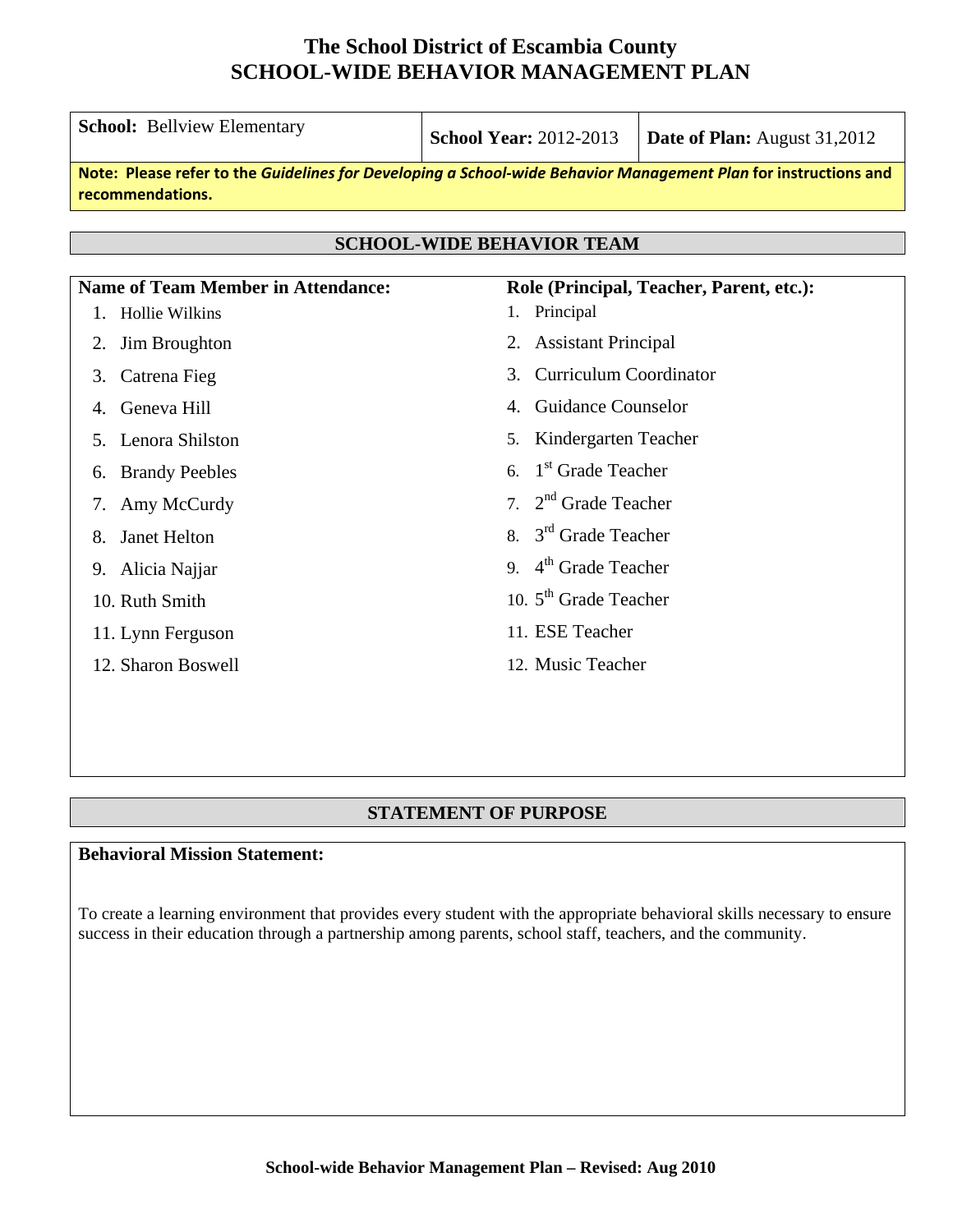# **BASELINE DATA**

# **PREVIOUS SCHOOL YEAR** 2011 - 2012

| <b>Office Discipline Referrals (ODR)</b>                                         |       |  |  |
|----------------------------------------------------------------------------------|-------|--|--|
| Number of Office Discipline<br>Referrals (ODR)                                   | 424   |  |  |
| Average ODR per Student<br>$(\text{\# ODR} \div \text{\# of students enrolled})$ | .63   |  |  |
| Number of Students with ODR                                                      | 261   |  |  |
| <b>Attendance</b>                                                                |       |  |  |
| <b>Average Daily Attendance</b>                                                  | 94.46 |  |  |
| <b>Excused Tardies</b> (Elem)                                                    |       |  |  |
| Unexcused Tardies (Elem)                                                         |       |  |  |
| Excused Early Check-outs (Elem)                                                  |       |  |  |
| Unexcused Early Check-outs (Elem)                                                |       |  |  |

| <b>Out-of-School Suspensions (OSS)</b>                                                          |      |  |  |  |
|-------------------------------------------------------------------------------------------------|------|--|--|--|
| Number of Incidents of<br>Out-of-School Suspension (OSS)                                        | 126  |  |  |  |
| Average OSS per Student<br>$(\text{\#} \text{OSS} \div \text{\#} \text{ of students enrolled})$ | .16  |  |  |  |
| Number of Students with OSS                                                                     | 82   |  |  |  |
| <b>In-School Suspensions (ISS)</b>                                                              |      |  |  |  |
| Number of Incidents of<br>In-School Suspension (ISS)                                            | 21   |  |  |  |
| Average ISS per Student<br>$(\# ISS \div \# of students enrolled)$                              | .03  |  |  |  |
| Number of Students with ISS                                                                     | 20   |  |  |  |
| <b>Bullying Prevention</b>                                                                      |      |  |  |  |
| <b>Percent of Students Trained</b>                                                              | 100% |  |  |  |
| Percent of Staff Trained                                                                        | 100% |  |  |  |

# **ADDITIONAL DATA AND OUTCOMES**

**What other data or outcomes will your school use for continuous monitoring of your school-wide behavior management plan (e.g., academic data, faculty attendance, school surveys, training, ESE referrals, etc.)? The outcomes may also include various ways of analyzing school-wide behavioral data as outlined in the** *School-wide Behavioral Data Guide* **(e.g., referrals/suspensions by grade level, location, problem behavior, time of day, student, class, etc.).**

\*Classroom Citizenship Reports \*Student Attendance Reports \*RtI Reports & Data \*Guidance Behavior Reports \*Office Referrals \*Academic Data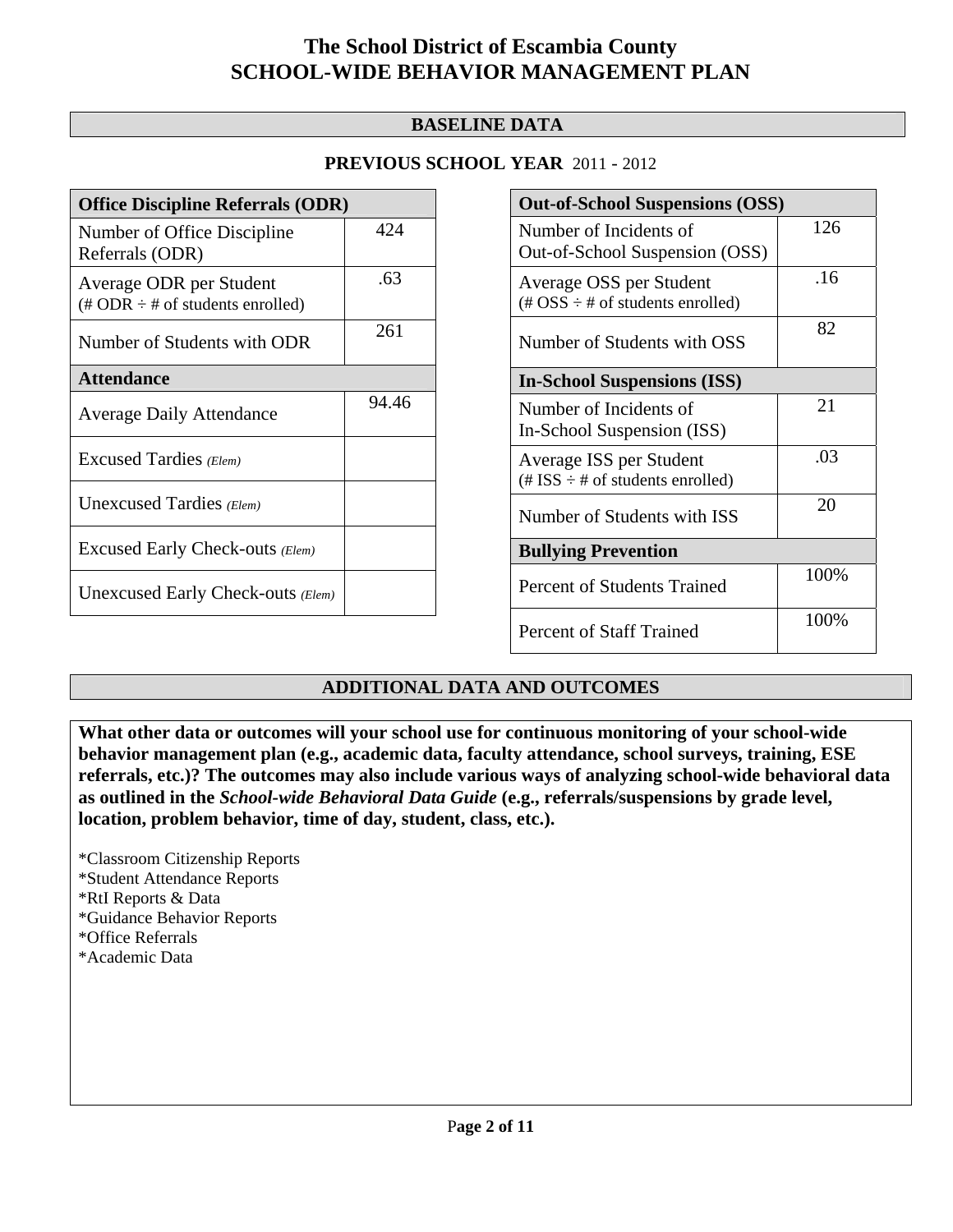## **SCHOOL-WIDE BEHAVIORAL GOALS**

### **1. Out-of-school suspension**

To decrease the number of out-of-school suspensions by 1%.

# **2. Attendance**

To decrease the number of tardies by 1%.

### **3. Bullying**

To increase student awareness of how to identify bullying, how to deal wit it, and how to prevent it.

## **4. Office Discipline Referrals**

To decrease the number of office refferrals by 1%.

**5. Tardies (Elementary – see attached plan) or Other School-wide Behavior Goal** 

**6. Early Check-Outs (Elementary – see attached plan) or Other School-wide Behavior Goal** 

# **7. Other School-wide Behavior Goal**

To decrease the number of bus referrals by 1%.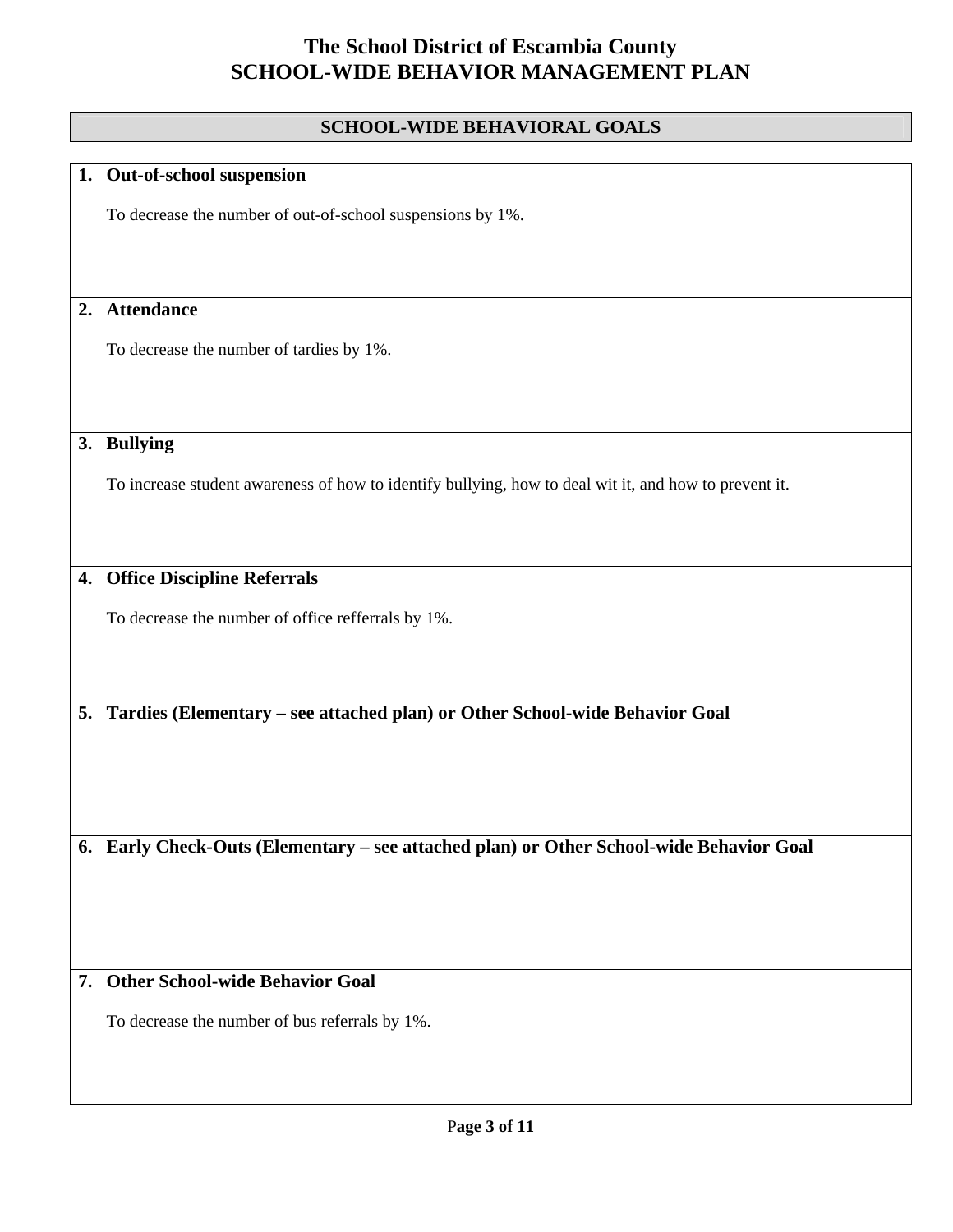## **PROGRESS MONITORING**

**Your school-wide behavior team should meet to review data and discuss concerns or revisions to your school-wide behavior management plan once a month and complete progress monitoring forms quarterly. Describe when you plan to meet (days, location, and time) throughout the school year.** 

Our School-Wide Behavior Committee will meet at 2:15 in the Media Center quarterly and monthly as needed. We will discuss the progress of our plan and complete progress monitoring forms.

**Describe the procedures that your school will use to collect, summarize, and analyze the behavioral data prior to team meetings. Procedures are required for entering the information into the database, summarizing the data, and developing graphs using the** *School-wide Behavioral Data Guide***.** 

Discipline Reports from TERMS and Citizenship Grade Distrubution Reports from F.O.C.U.S. will be given to committee members prior to our quarterly meeting. This data will serve as a barometer of effective implementation.

**How will your school document the school-wide behavior team meetings?**

We will use progress Monitoring Forms to document our meeting.

**Describe how your school-wide behavior team will share the data and outcomes with your faculty, staff, and other stakeholders?** 

Our behavior committee has one representative from each grade who will share data and outcomes with their grade level.

Parents and community members will be notified in writing via newsletter, flyers and updated information will be placed on the school's website.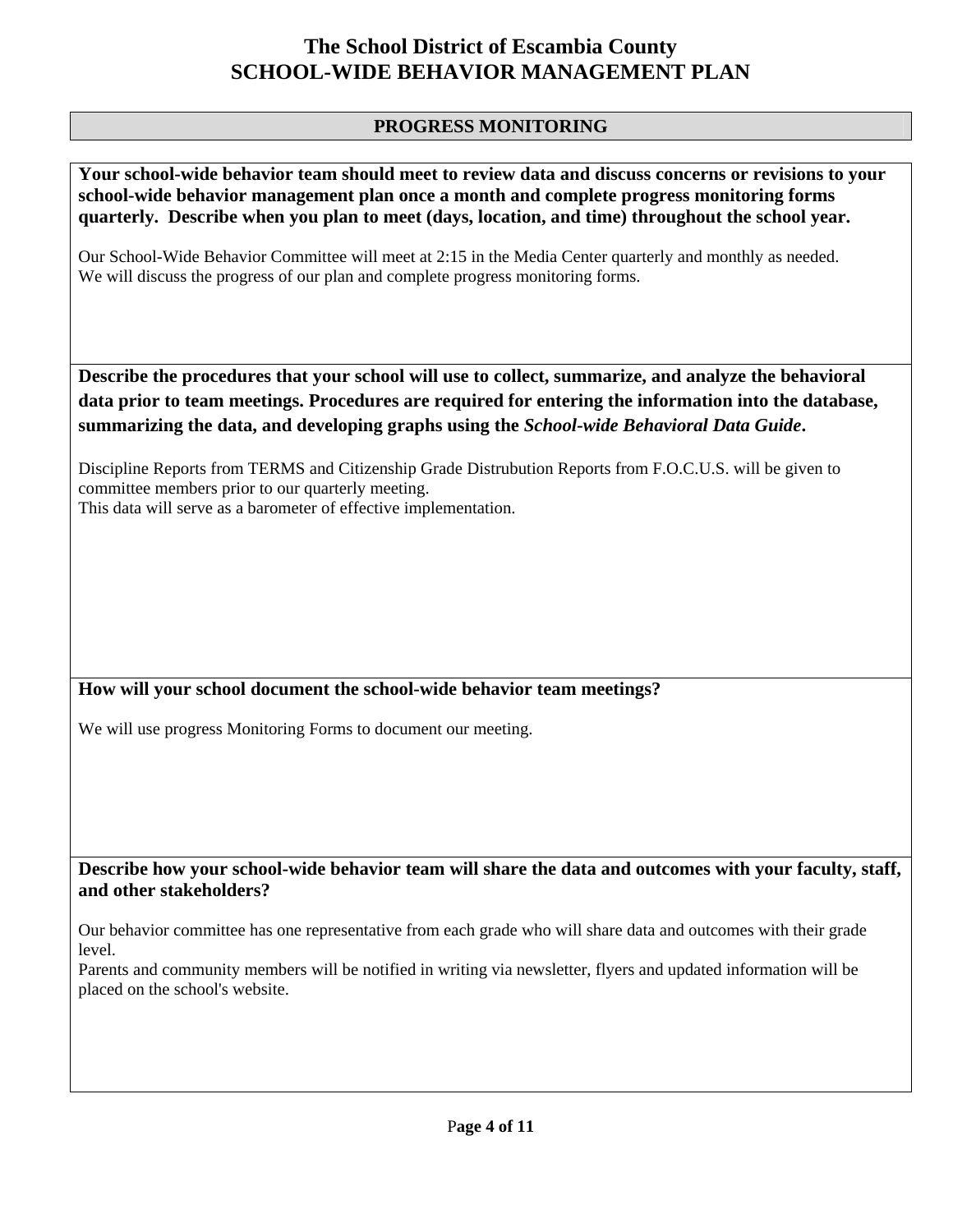# **SCHOOL EXPECTATIONS AND RULES**

# **List 3 – 5 school-wide expectations**

We will listen and follow directions and rules. We are considerate of others and respect their property. We use time wisely and complete tasks. We keep our hands and feet to ourselves

| <b>Rules</b> /                             | <b>Setting:</b>                                                                                                                                    | <b>Setting:</b>                                                                                                 | <b>Setting:</b>                                                                                                               | <b>Setting:</b>                                                                                                                                             |
|--------------------------------------------|----------------------------------------------------------------------------------------------------------------------------------------------------|-----------------------------------------------------------------------------------------------------------------|-------------------------------------------------------------------------------------------------------------------------------|-------------------------------------------------------------------------------------------------------------------------------------------------------------|
| <b>Expectations:</b>                       | Cafeteria                                                                                                                                          | Hall and Outside<br>Sidewalks                                                                                   | Car Rider Dismissal                                                                                                           | <b>Bus</b>                                                                                                                                                  |
| Listen and follow<br>directions and rules. | Breakfast is silent.<br>Stay in line.Stay seated.<br>The first ten minutes of<br>lunch are silent, then<br>use quiet voices.<br>Do not share food. | tay on sidewalks and<br>correct side of<br>hallways.<br>Walk, do not run.<br>Walkers cross at the<br>crosswalk. | Car Riders: Listen for<br>your name.<br>Sit silently, face<br>forward on benches.<br>Keep toys and snacks in<br>your bookbag. | Use quiet voices when<br>talking is permitted by<br>the bus driver.<br>Wear your seat belt.<br>No eating or drinking.<br>Keep toys and snack in<br>bookbag. |
| Be considerate and<br>respectful.          | Use good manners.<br>Clean up your area<br>before you leave.                                                                                       | Remain silent in line<br>when traveling (halls,<br>sidewalks, etc.).                                            | Go straight to car rider<br>line.                                                                                             | Stay in line until the<br>teacher arrives at your<br>bus.<br>Enter the bus quietly.<br>Obey the bus driver.                                                 |
| Use time wisely and<br>complete tasks.     | Eat a healthy lunch.<br>Do not play with items<br>on your tray.                                                                                    | Go directly to assigned<br>location in a timely<br>manner.<br>Walkers meet at the<br>front steps.               | Go directly to car rider<br>loading area in a timely<br>manner.                                                               | Watch for your bus<br>stop.<br>Remain buckled in your<br>seat until the bus arrives<br>at your stop.                                                        |
| Keep hands and feet<br>to self.            | Do not kick under table.<br>Keep food on your<br>plate.                                                                                            | Keep hands behind<br>your backs.<br>Be aware of personal<br>space of others.                                    | Keep your hands, feet,<br>and bookbag to self.                                                                                | Keep your hands, feet,<br>and bookbag to self.<br>Do not open your book<br>bag on the bus.                                                                  |
|                                            | Use transition position.                                                                                                                           | Use transition position.                                                                                        | Use transition position.                                                                                                      | Use transition position.                                                                                                                                    |
|                                            |                                                                                                                                                    |                                                                                                                 |                                                                                                                               |                                                                                                                                                             |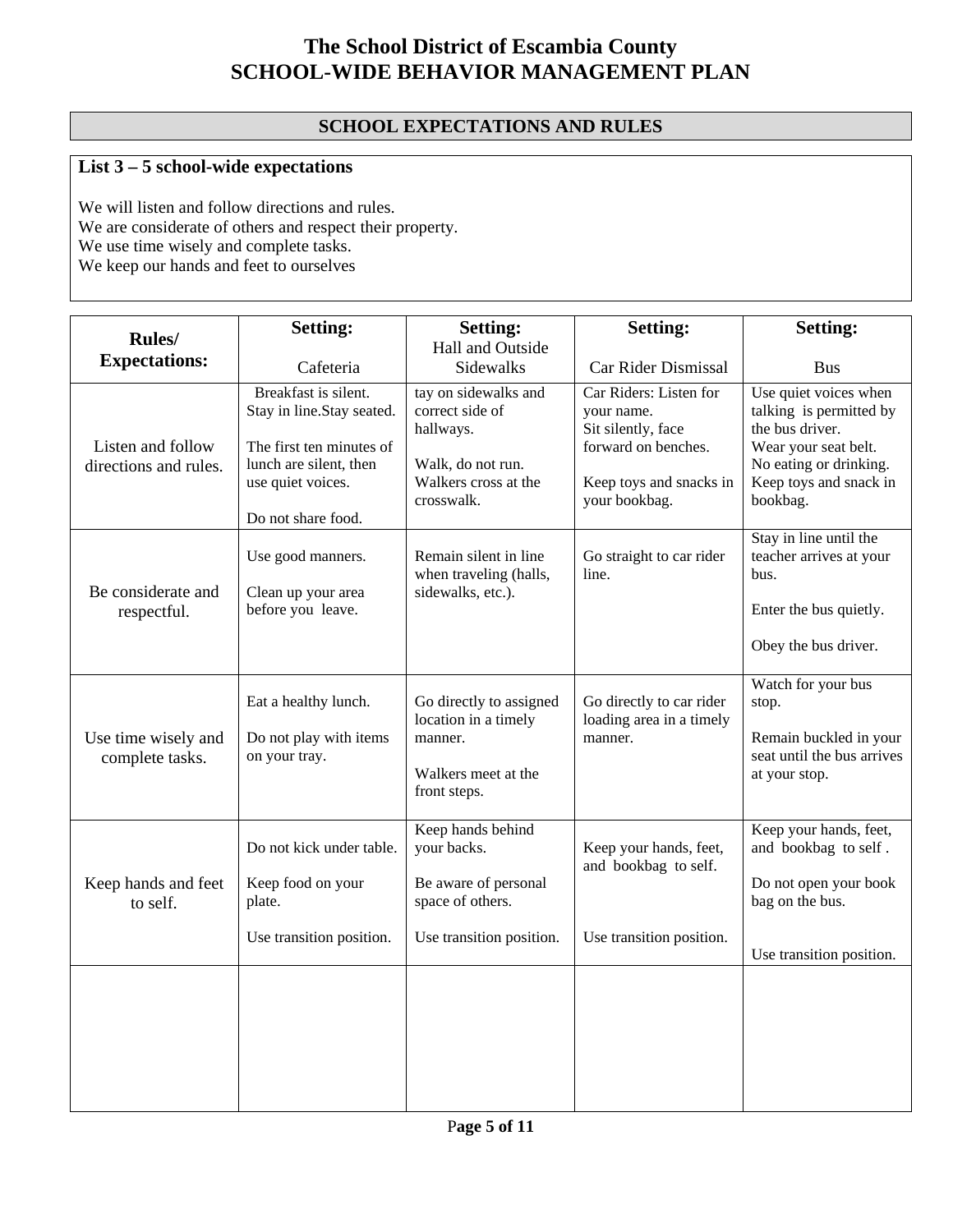# **TEACHING EXPECTATIONS AND RULES**

# **How will your school introduce the school-wide expectations and rules to all of your students and staff?**  Students will watch videos on bus safety and bullying. Each classroom teacher will introduce rules and expectations and demonstrate examples and non-examples of rules and expectations. Notes from Art, Music, or P.E. will result in a deduction of citizenship points. Each teacher will submit a classroom behavior plan to Ms. Wilkins. **During the school year, what activities will your school implement to encourage on-going direct instruction of the school-wide expectations and rules? How will your school embed the expectations and rules into the daily curriculum?**  A positive, immediate, reward system will be implemented to encourage on-going, direct instruction of our school-wide expectations and rules. \*Bus of the Nine Weeks-bus with least discipline referrals \*Preferred Activity-based on citizenship grades for the school year Prizes for Citizenship will increase in value each 9 Weeks. **How often will you plan to provide refresher training on expectations and rules to staff and students in your school? How will you orient and teach new students who arrive mid-year?**  Each classroom teacher will provide refresher training on expectations and rules as needed. Large posters of rules and expectations will be posted in classrooms and throughout the school.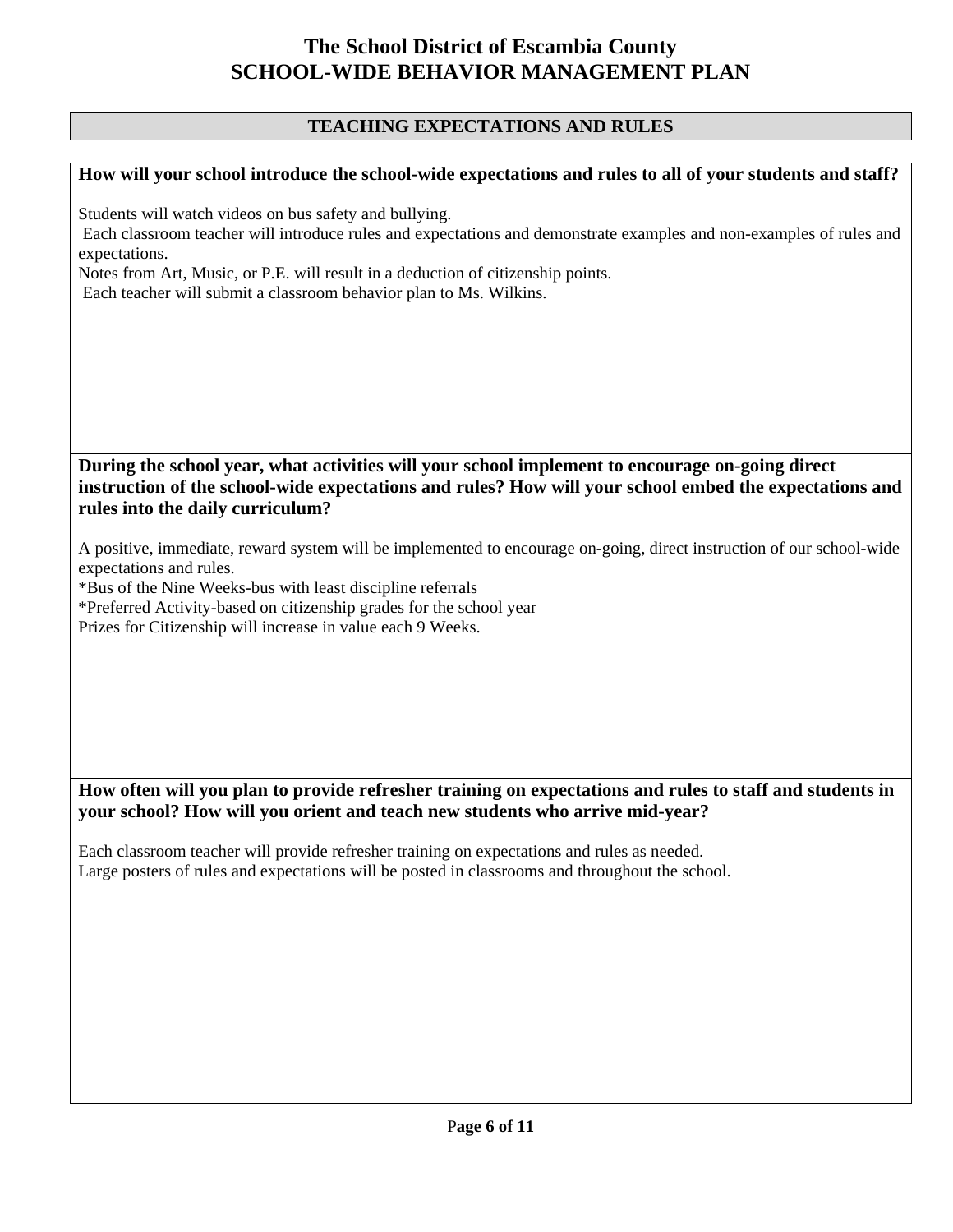## **REWARD/RECOGNITION PROGRAM**

# **What type of reward system will you use?**

A positive, immediate, and consistent reward system will be used.

# **Describe the behaviors for which you will reward or recognize students.**

Our students will be rewarded and recognized when exhibiting the following positive behaviors:

-positive attitude -good manners -kindness to others -following rules promptly -completing assignments

# **How will you implement the reward system?**

Our Behavior committee members will implement a school-wide reward system by informing teachers on their grade level of the reward system. Each teacher will then inform their students.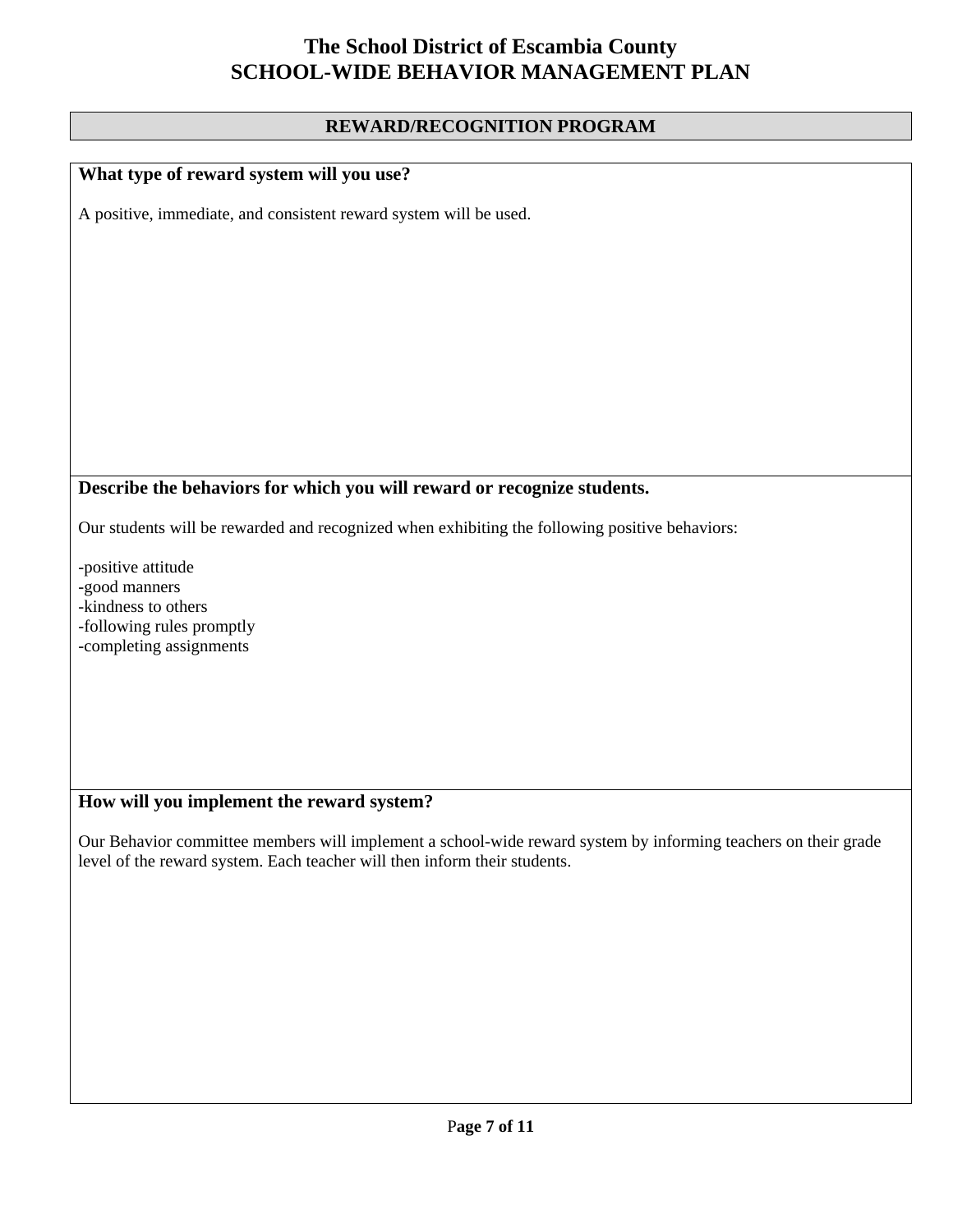# **DISCIPLINARY PROCEDURES**

### **Explain the discipline process at your school. Differentiate between minor and major behavior incidents and describe the process for documenting and addressing both types of incidents.**

Teachers will implement an in-class behavior system consisting of the following: discussion, warning, time out in class, time out in another class, referral to counselor, notify parents of behavior (by phone or conference).

## **What intervention strategies will your school use to prevent behavior that results in discipline referrals and out-of-school suspensions?**

We will use our guidance counselor and a positive reward system as strategies to prevent behavior that results in discipline referrals and out-of-school suspensions.

9 Week Citizenship Rewards 3rd 9 Weeks Citizenship Preferred Activity Bus of the 9 Weeks (Bulletin Board)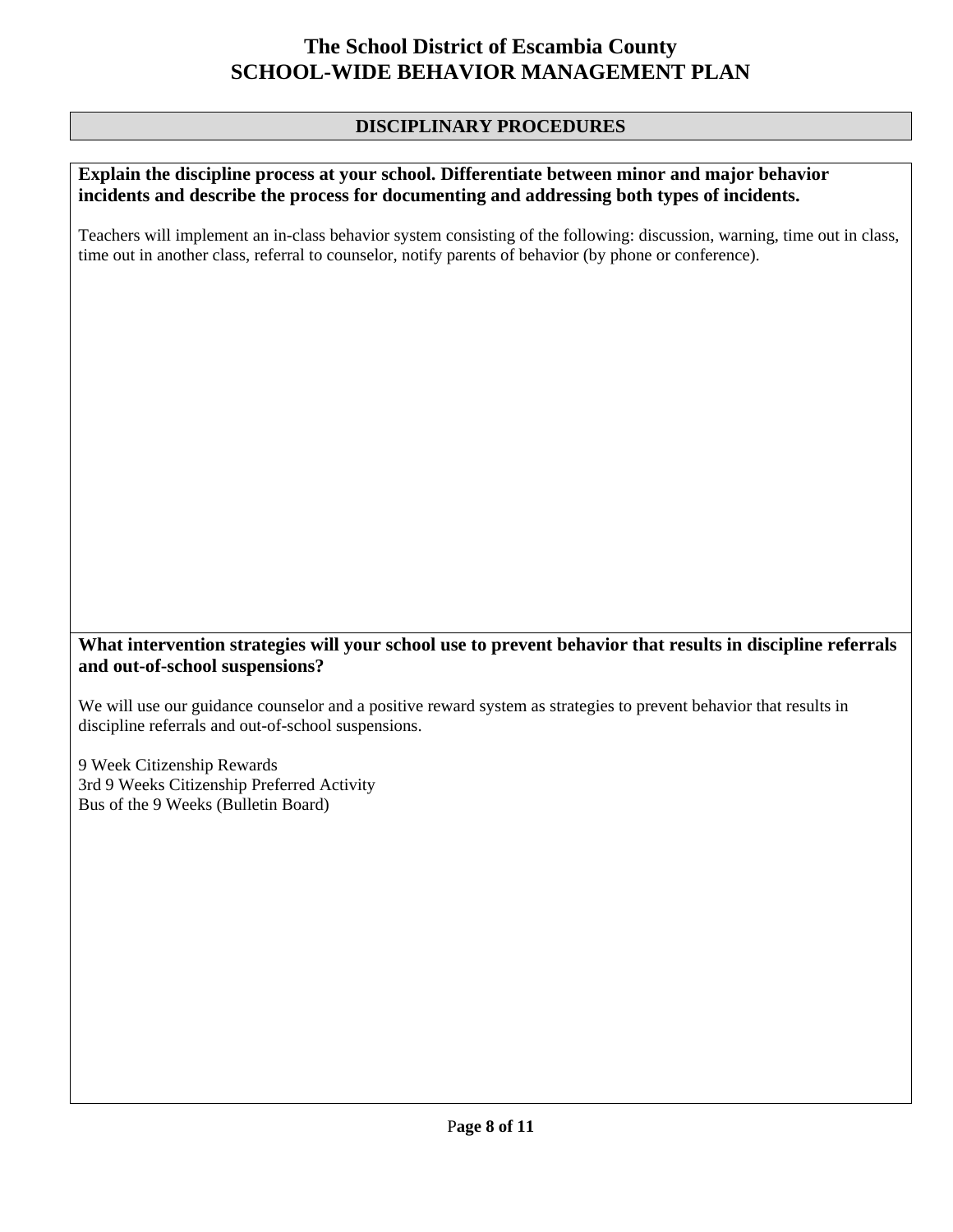## **DISCIPLINARY PROCEDURES (continued)**

# **What are the consequences or disciplinary actions that are used in your school?**

The following consequences or disciplinary actions are used at Bellview Elementary:

Conference with student, parent, counselor, assistant principal or principal Time out in classroom/notify parent Time out in another classroom/notify parent Work detail Loss of privileges Apology to class Referral to counselor Referral to principal or assistant principal Alternate activity In School Suspension Out of School Suspension

**For Middle or High Schools: How do the adjudication guidelines complement your disciplinary procedures?** 

N/A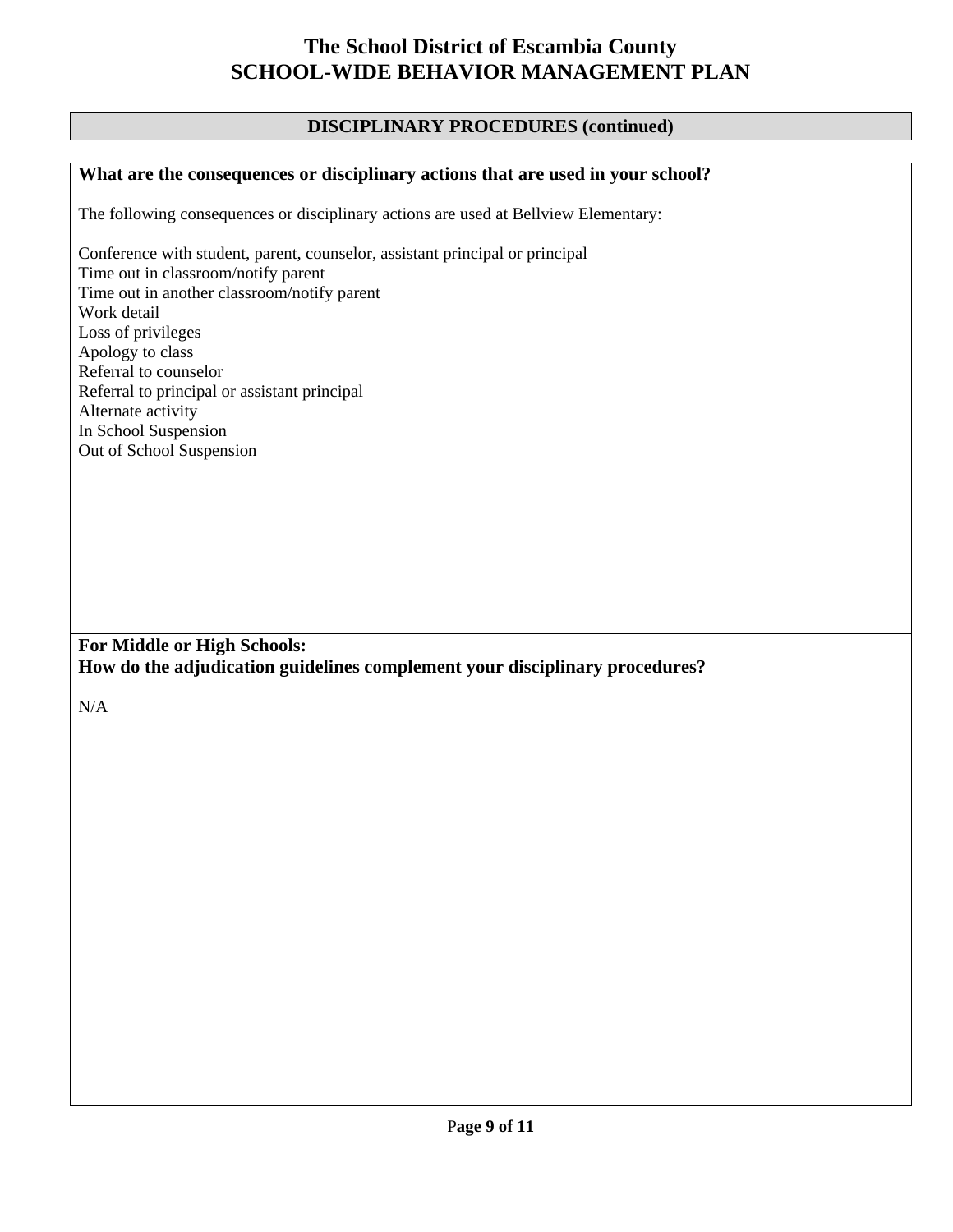# **TRAINING AND IMPLEMENTATION**

| Describe any training needs, material needs, and/or environmental arrangements necessary to<br>implement your school-wide behavior management plan.                                 |
|-------------------------------------------------------------------------------------------------------------------------------------------------------------------------------------|
| Large posters of School Wide Expectations<br><b>Individual Student Rewards</b><br>Arrangements for Preferred Activity                                                               |
|                                                                                                                                                                                     |
| Describe how your school will train all faculty and staff on your school-wide behavior management<br>plan. How will you orient and teach new faculty and staff who arrive mid-year? |
| Behavior Committee grade level representative will train faculty and staff during grade level and faculty meetings.                                                                 |
|                                                                                                                                                                                     |
|                                                                                                                                                                                     |
|                                                                                                                                                                                     |
|                                                                                                                                                                                     |
|                                                                                                                                                                                     |
| What school-wide routines and procedures will be implemented by all faculty and staff to facilitate                                                                                 |
| your school-wide behavior management plan?                                                                                                                                          |
| The use of a light flickering signal on buses to indicate that students are too loud:                                                                                               |
| 1 light flicker=students are too loud<br>5 light flicker=silent bus                                                                                                                 |
| Continue the use Transition Position                                                                                                                                                |
|                                                                                                                                                                                     |
|                                                                                                                                                                                     |
|                                                                                                                                                                                     |
|                                                                                                                                                                                     |